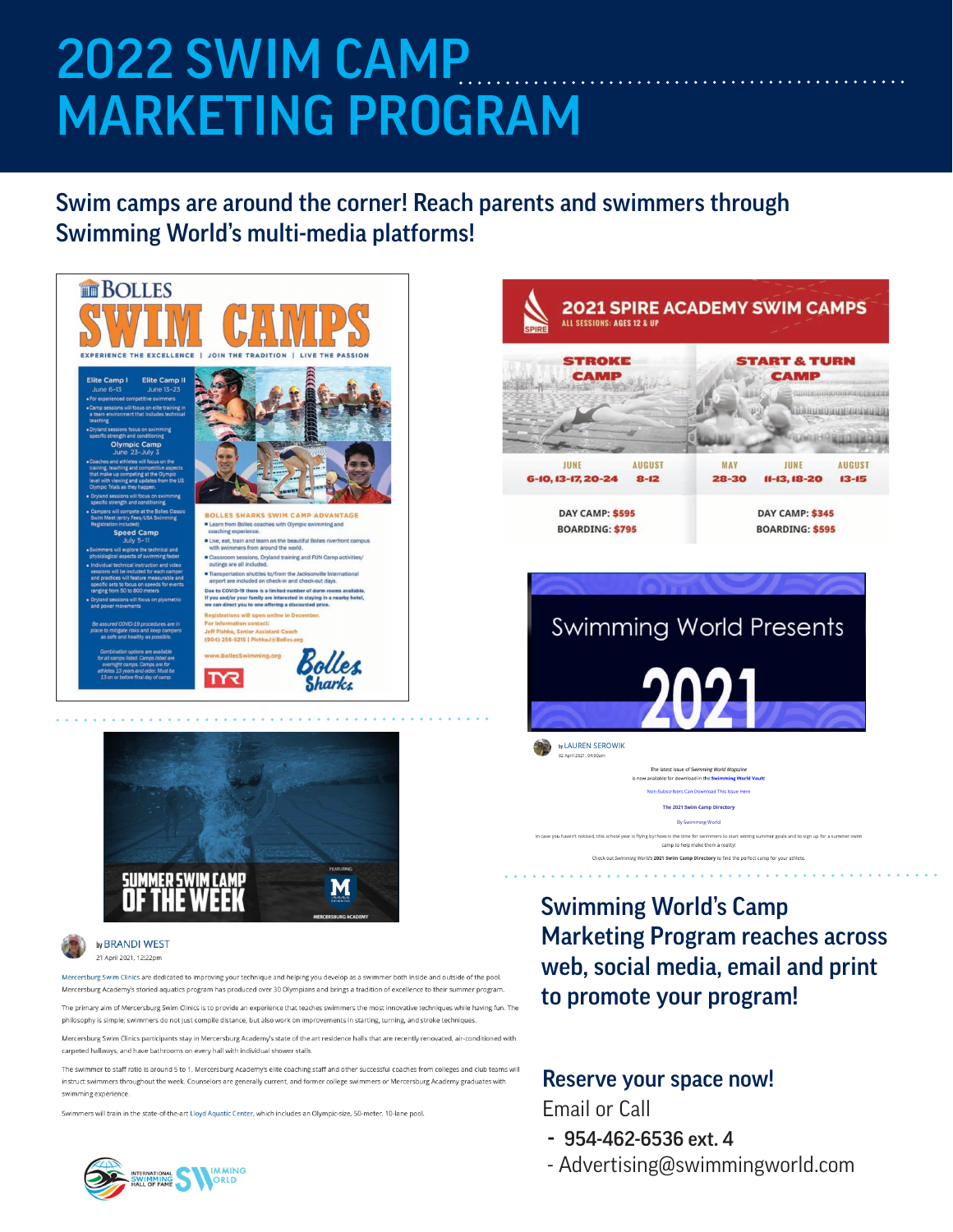## SWIM CAMP MARKETING PROGRAM - ULTIMATE

#### **Reach swimmers and parents!**

### **Promote your camp across Swimming World's multi-media platforms!**

- 886k avg. monthly web visitors lives on swimmingworld.com year-round
- Combined 2 million avg. monthly social media channel reach
- Placed in Swimming World Magazine Print, Digital Download and Online Viewing: avg. 54,000 per month

SWIM **CAMP** GUARANTEE

- Included in Swimming World Biweekly 60,000 avg. views per month
- Link to digital Camp Guide placed in Swimming World Weekly Splash through middle of May

|                                                                                         | <b>BEST OFFER</b>                                                                                         |                                                                                                                                    |                                                                                                                                 |                                                                         |
|-----------------------------------------------------------------------------------------|-----------------------------------------------------------------------------------------------------------|------------------------------------------------------------------------------------------------------------------------------------|---------------------------------------------------------------------------------------------------------------------------------|-------------------------------------------------------------------------|
| UPGRADE $\rightarrow$ $\rightarrow$ $\rightarrow$ $\rightarrow$ $\rightarrow$           | <b>ULTIMATE PACKAGE A</b><br><b>5 MONTHS</b><br>December - April<br>\$6,500 1/2 page<br>\$9,000 full page | <b>ULTIMATE PACKAGE B</b><br><b>4 MONTHS</b><br><b>You Choose 4 Months</b><br>\$6,000 1/2 page<br>\$8,000 full page                | <b>DIGITAL</b><br>& PRINT AD<br><b>PER MONTH</b><br>\$1,800 1/2 page<br>\$2,200 full page                                       | <b>BASIC LISTING</b><br><b>ONLY</b><br>\$500<br><b>Per Month</b>        |
| <b>DAILY</b><br>Digital Banner Ad on<br>SwimmingWorld.com<br>(Monthly)                  | <b>All Five Months</b><br><b>Included</b>                                                                 | <b>Circle Four Months</b><br><b>Below:</b><br><b>December</b><br><b>January</b><br><b>February</b><br><b>March</b><br><b>April</b> | <b>Circle Month(s)</b><br><b>Below:</b><br><b>December</b><br><b>January</b><br><b>February</b><br><b>March</b><br><b>April</b> | <b>Circle Month(s)</b><br><b>Below:</b><br><b>March</b><br><b>April</b> |
| <b>MONTHLY</b><br><b>Swimming World Magazine Print and</b><br><b>Digital Version Ad</b> | <b>All Five Months</b><br><b>Included</b>                                                                 | <b>Circled Months</b>                                                                                                              | <b>Circled Months</b>                                                                                                           |                                                                         |
| <b>TWICE A MONTH</b><br><b>Swimming World Biweekly Magazine</b><br><b>Digital Ad</b>    |                                                                                                           |                                                                                                                                    |                                                                                                                                 |                                                                         |
| <b>Note: Change Your Ads Every Month</b>                                                |                                                                                                           |                                                                                                                                    |                                                                                                                                 |                                                                         |
| <b>Featured Camp Article on</b><br>Swimmingworld.com                                    | $\mathsf{X}$                                                                                              | X                                                                                                                                  | X                                                                                                                               |                                                                         |
| <b>Print Camp Listing in the Directory</b><br>(March and April)                         | X                                                                                                         | X                                                                                                                                  | X                                                                                                                               | X                                                                       |
| <b>Help Wanted Ads</b><br>(March and April)                                             | $\pmb{\mathsf{X}}$                                                                                        | X                                                                                                                                  | X                                                                                                                               |                                                                         |
| <b>Holiday Gift Promotion</b><br>(December Only)                                        | X                                                                                                         | X                                                                                                                                  |                                                                                                                                 |                                                                         |
| <b>Email: Ad Placement</b><br>(Monthly)                                                 | X                                                                                                         |                                                                                                                                    |                                                                                                                                 |                                                                         |
| <b>Social Media Post</b><br>(On Request)                                                | $\mathsf{X}$                                                                                              |                                                                                                                                    |                                                                                                                                 |                                                                         |